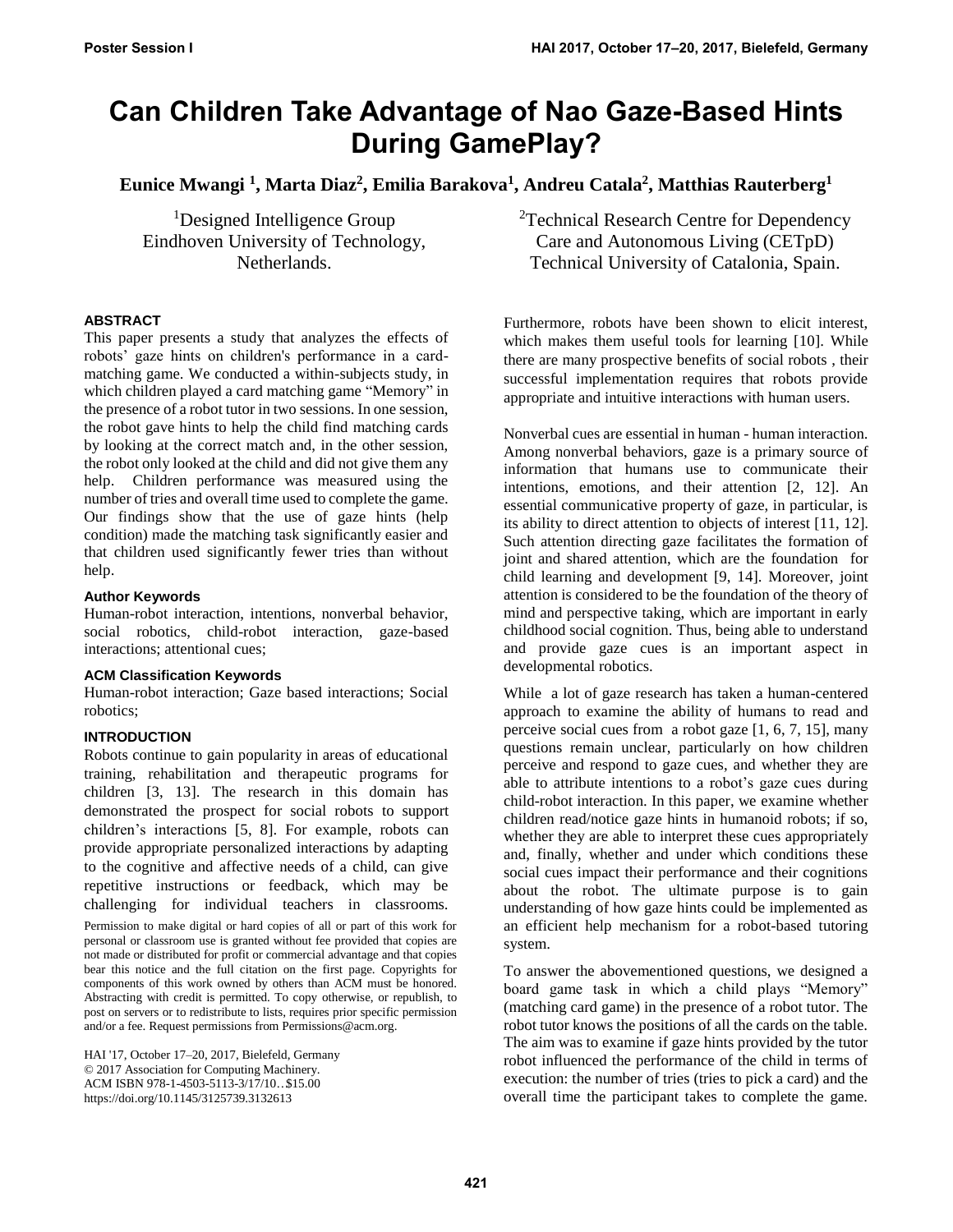Based on the non-verbal theories of gaze [11, 12], we hypothesized that gaze hints will direct the attention of the children, either implicitly or explicitly to the matching card and, thus, children will perform better with the help of the robot tutor than without help.

# **METHOD**

## **Participants**

Eighteen typically developing children, aged between 4 and 11 years, took part in the study; 10 of them were boys and the other 8 were girls. A picture of the child interacting with NAO can be seen in figure 1 below:-



**Figure 1. Child - Robot Setup** 

## **Experiment Setup**

The experimental setup, included a NAO robot, a memory game, a webcam, and a personal computer (Figure 1). NAO is a 57cm tall robot from Aldebaran robotics [18], with a moveable head and facial features that bear resemblance to those of a child. The robot tutor and the child sat across the table approximately 160 cm apart; there were fourteen (14) cards arranged in a rectangular board layout placed on a table. The arrangement of the cards on the table was informed by our prior work, where we first examined whether people can perceive gaze and head angles directed at different card locations on the board layout [16].To develop the memory game algorithm, we used the Java programming language. The algorithm was applied such that, after scanning the code of the selected card, the robot automatically executed a sequence of head movements, as follows; the head angles shifted to the position of the chosen card then to the face of the participant, and then to the location of the matching card.

#### **Experiment Procedure and Conditions**

In the beginning, the cards were laid face down on the board, and the child was required to find matching pairs of cards by turning the first one and then guess of the matching one. The cards contained pictures of black dog 'silhouettes' that varied slightly in **shape. If** the two cards turned face up were identical (a pair), the child continued to a new try. Otherwise, the child turned the cards face down and made a new try/move. The game ended when the child found all the matching pairs.

Each child played the game in the presence of the robot tutor in two conditions. In the **Help condition**, the robot tutor provided gaze hints to help the child find the matching cards, when the child turned up the card; the robot tutor looked at the flipped card, then the face of the child and continued to look at the matching card. In the **No\_Help condition,** the robot tutor only looked at the participant and did not provide any help. In the Help condition, the robot tutor added the following statement while giving the instructions""I know the positions of all the cards on the table; I am going to help you." However, the tutor did not disclose the modality they were going to use to help; we wanted to see if this statement would trigger a search for help clues from the robot and if children would notice the robot was using gaze to help them. The order of conditions was counterbalanced across trials.

The experiment was conducted in the social robotics lab at the university. Both the experimenter and the researcher were present in the room during each session. Before the game session with the robot, the experimenter welcomed and introduced the child to the robot and detailed the task they were expected to perform. The whole task took approximately 25 minutes.

## **Measurements**

To evaluate the effects of gaze hints on children's performance, we identified two measures that are notably used to measure performance in memory game:-

 (1) **Duration:** the time it takes the children to find all pairs of matching cards on the table; and (2)**Tries:** the number of tries required to find all matching cards. A try consists of choosing two cards. All sessions were video-recorded to facilitate the analysis of these measures. The goal of the game was to get all the cards flipped face up (i.e., find all the matching card pairs) in the least number of tries and in the shortest time possible.

# **RESULTS**

For this analysis, we considered a total of 15 children (age 6 -11; Mean Age= 7.6), for a total of 15 trials in the Help condition and 15 trials in the No\_Help conditions. We excluded three (3) children from this analysis, one of the children declined to participate in the second session and the other two were very young (below age 5) and needed a lot of help from the experimenter to play the game. From the post-experiment interview, eight (8; approximately 53%) out of the fifteen (15) children said they noticed the help hints from the tutor, while the others (7: 47%) stated that they did not see the help gaze cues.

**Effect of Help on performance**:-To evaluate the effect of Help on performance, we conducted a repeated measures ANOVA, with Help\_Type (Help vs. No\_Help) as the within\_subject factor.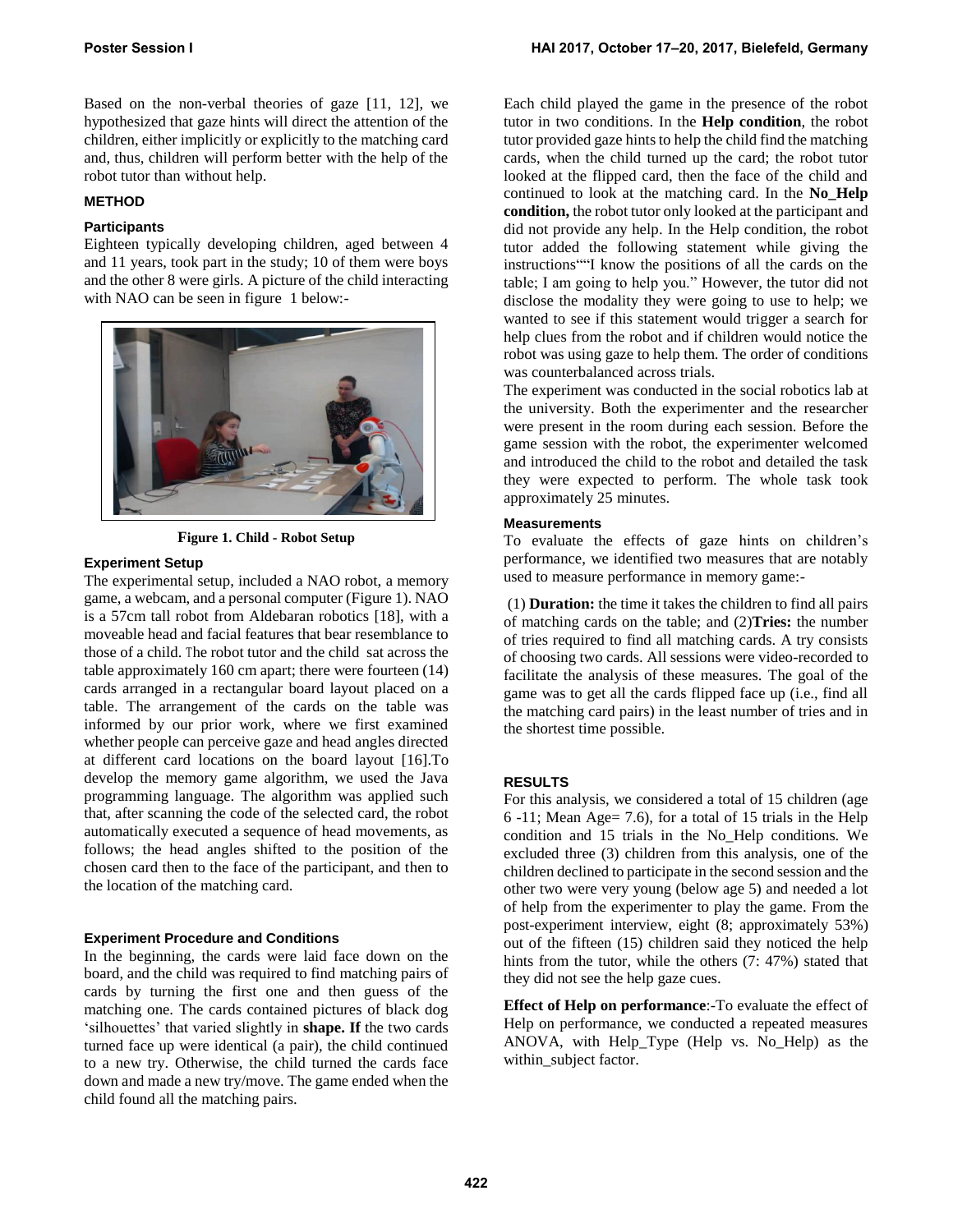|                 | Help   |       | No_Help |           |
|-----------------|--------|-------|---------|-----------|
| <b>Measures</b> | Mean   | SD.   | Mean    | <b>SD</b> |
| <b>Duration</b> | 167.87 | 75.70 | 169     | 79.18     |
| (s)             |        |       |         |           |
| <b>Number</b>   | 14.07  | 4.90  | 17      | 3.65      |
| of tries        |        |       |         |           |

#### **Table 1: Performance Measures; Mean Duration and Number of tries**

**Duration:-** There was no significant difference in duration of the game between the Help and No\_Help condition (Help = 167.87s; No\_Help =169.6s; F (1, 14)  $=0.015$ , p $=0.905$ ). Furthermore, there was no significant correlation between noticing gaze and the duration the children took to play the game  $(p=0.530, two-tailed)$ , thus there was no significant difference in time taken to find all the matching pairs between those who noticed gaze hints and those who did not notice the gaze hints.

**Number of tries: -** There was a significant difference in the number of tries of the game between the Help and No Help condition (Help = 14.07 tries; No Help =17 tries; F  $(1, 14) = 5.331$ , p=0.03). Further analysis shows a significant correlation between noticing gaze hints and the number of tries (p=0.001, two-tailed). This shows that the children who noticed the gaze hints performed significantly better, measured by the number of tries, than those who did not notice the gaze hints.

**Age & Gender:** - We found no correlation between gender and noticing help (p=0. 483, two-tailed). However, in our observation, we noticed age had an influence on the capacity of children to read help from gaze with older children being more aware of the tutor intent and behaving accordingly while younger children were not able to interpret the robot was helping them despite noticing the cues. This can be explained by social cognition developmental theories of children including the theory of mind [4].

# **DISCUSSION & CONCLUSION**

In this study, we examined whether robot gaze hints can improve the performance of children in a matching card game. We compared two performance measures (time and number of tries) in two conditions, one in which the robot provided gaze hints to help the child find matching cards, and one in which the robot did not provide help to the children. We analyzed the data of 15 children, who were between the ages of 6 and 11. In the following paragraphs, we discuss our performance measures results based on our observations during the study and the answers from children in the post-experiment interview.

In our first hypothesis, we projected that children would perform better with help (gaze hints) from the tutor than without help. Analysis of the number of tries supported this assumption. We found overall that children performed better with gaze hints from the tutor than without gaze hints. However, we found no significant time difference between the two conditions of Help and No Help.

Eight out of the fifteen children said they noticed the robot hints during the game, while the other children stated that they did not notice the help hints. The majority of the children who did not notice the gaze hints said they noted the head movements of the robot tutor but did not understand that the robot was using gaze to help them, so they were unable to interpret the head movements as gestures pointing to the matching card.

We further found that children who noticed the help gaze hints from the robot performed significantly better with significantly fewer attempts than those who did not see the help. However, we found no difference in duration between those who noticed the gaze hints and those who did not. Thus, based on the findings, we can conclude that most of the children who noticed the gaze hints were able to interpret them and attribute meaning to accept them as help cues. From the subjective feedback we got from the postexperiment interview, children who noticed the help from the robot regarded the robot as friendly giving it terms such as "cool" and were engaged longer during the interaction with the robot.

We found no significant difference in durations during the No help and Help condition. Moreover, there was no significant correlation between noticing gaze and the duration. There are several possible explanations for this. Firstly, as soon as the children noticed that the robot tutor was helping them with gaze hints, they waited until the robot showed them the matching card, even when they had an idea of where the matching card was. Secondly, the novelty effect of the robot, which is supported by the larger duration for the robot even when the number of tries was less, indicates that the children who noticed gaze probably spent more time looking at the robot. Another probable reason is the duration of head motions during attention shifts from the flipped card to the face of the participant and then to the matching card. Lastly, a few of the children spent some time asking the experimenter questions during the game either due to confusion, or when they saw the robot movement and could not interpret what it was doing

The results from this study compare with our previous study with adult participants using a similar setting on performance. In the adult setting, we found that the participants performed better when the tutor was helping than without help [17]. However, from our observations, we can highlight notable differences on how children perceive and interpret gaze cues from the robot.

For example, in the child experiment, we observed a few children who proceeded to select different cards despite noticing that the robot tutor was looking at a particular card, which was not the case for the adult participants. This could be attributed to social cognitive theories of